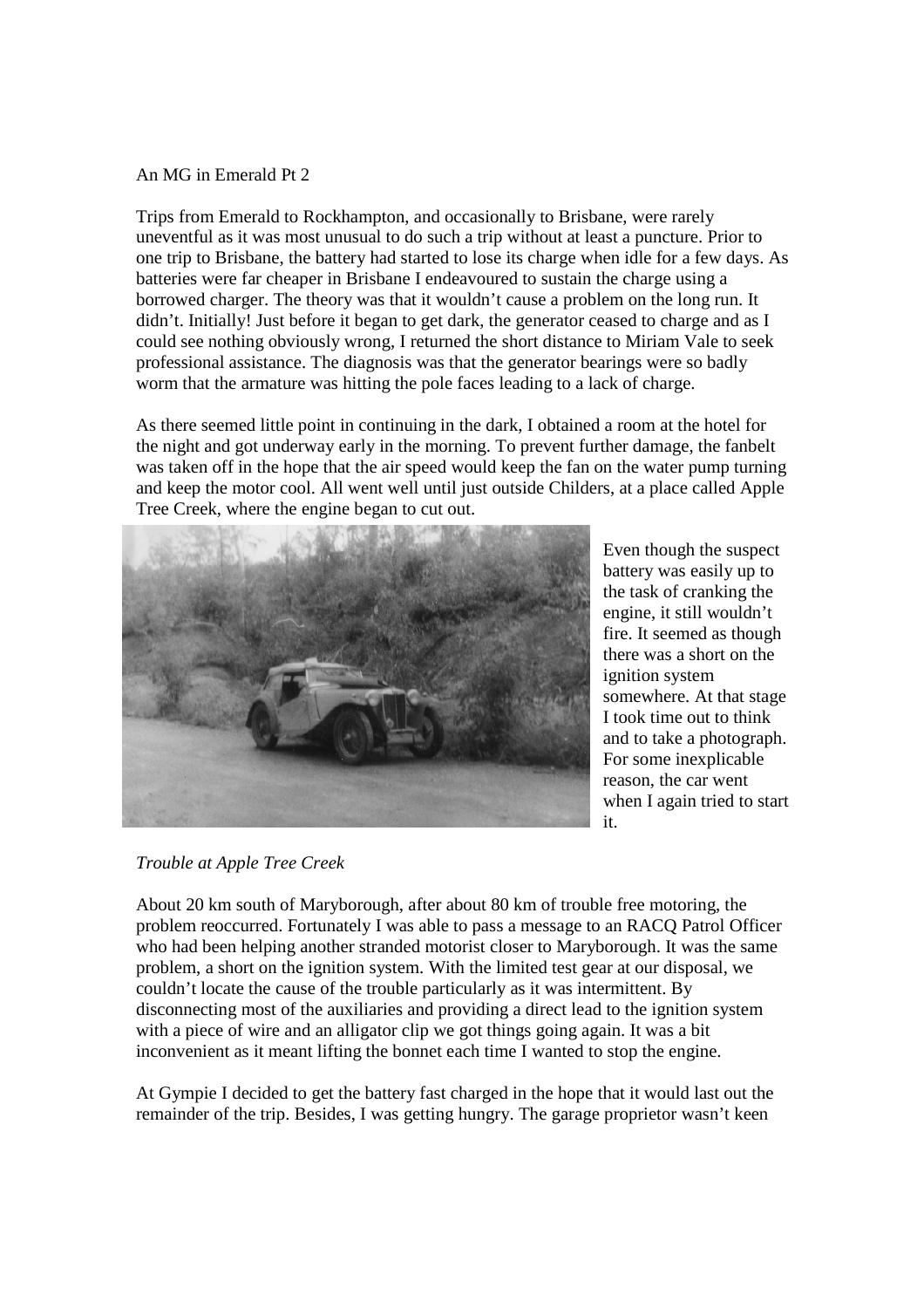on the idea of a fast charge as he reasoned it could ruin the battery. At that stage it seemed the least of my worries. All I wanted was enough stored electrical energy to get me to my parents' home at Woodford. Depending on which road you take, Woodford is between 25 km and 30 km from the main highway. As it was again getting dark, as I approached Beerwah I opted for the longer route via Caboolture. The road from Beerwah climbs a range overlooking the Glasshouse Mountains and despite its twists and turns would have been a pleasant enough drive had I been sure of having headlights. When it got really dark I had to use the headlights until a car passed me and I was able to drive behind using only parking lights. When Caboolture was reached, the highway now bypasses it, I turned off and drove without lights to the outskirts of the town. I continued on my way, after turning on the headlights, and arrived at Woodford without further problems.

The following morning the fault was proved to be into the wiring to the stop light switch, located and a repair made. Preparations were then made for the trip into Brisbane on the Monday morning to purchase a new battery. To keep the fan and water pump assembly engine driven, I cut the fan belt, shortened it and joined the two ends together with a couple of loops of soft copper wire laced through the holes drilled into the two ends of the vee-belt. Having purchased a new battery in Brisbane, the generator was taken to a repairer in the hope of getting an exchange unit. This was not possible as any TC owner can tell you that the generator on a TC has a special housing at the rear for the revcounter drive. This meant a delay of at least a week for the unit to be fully reconditioned. Surprisingly, both the joined fan belt and the battery charge survived until the generator was refitted.

On one occasion I drove the 960 km from Brisbane to Emerald in a little under 15 hours with only three stops at Gympie, Gin Gin and Rockhampton. I arrived at Emerald just after midnight and sat in the car for a few minutes. When I shut my eyes I could still see the trees and guideposts going past and the seemingly endless corrugations unfolding before me. It may seem a slow trip by current standards but in those days there were still hundreds of kilometers of corrugated gravel roads and a TC had a maximum speed, in top condition when tested by "The Autocar" in 1947, of 120 km/h. On the road bypassing Bundaberg, a saving of 52 km, there was a creek crossing almost always covered by running water. There is photograph illustrates the scene.

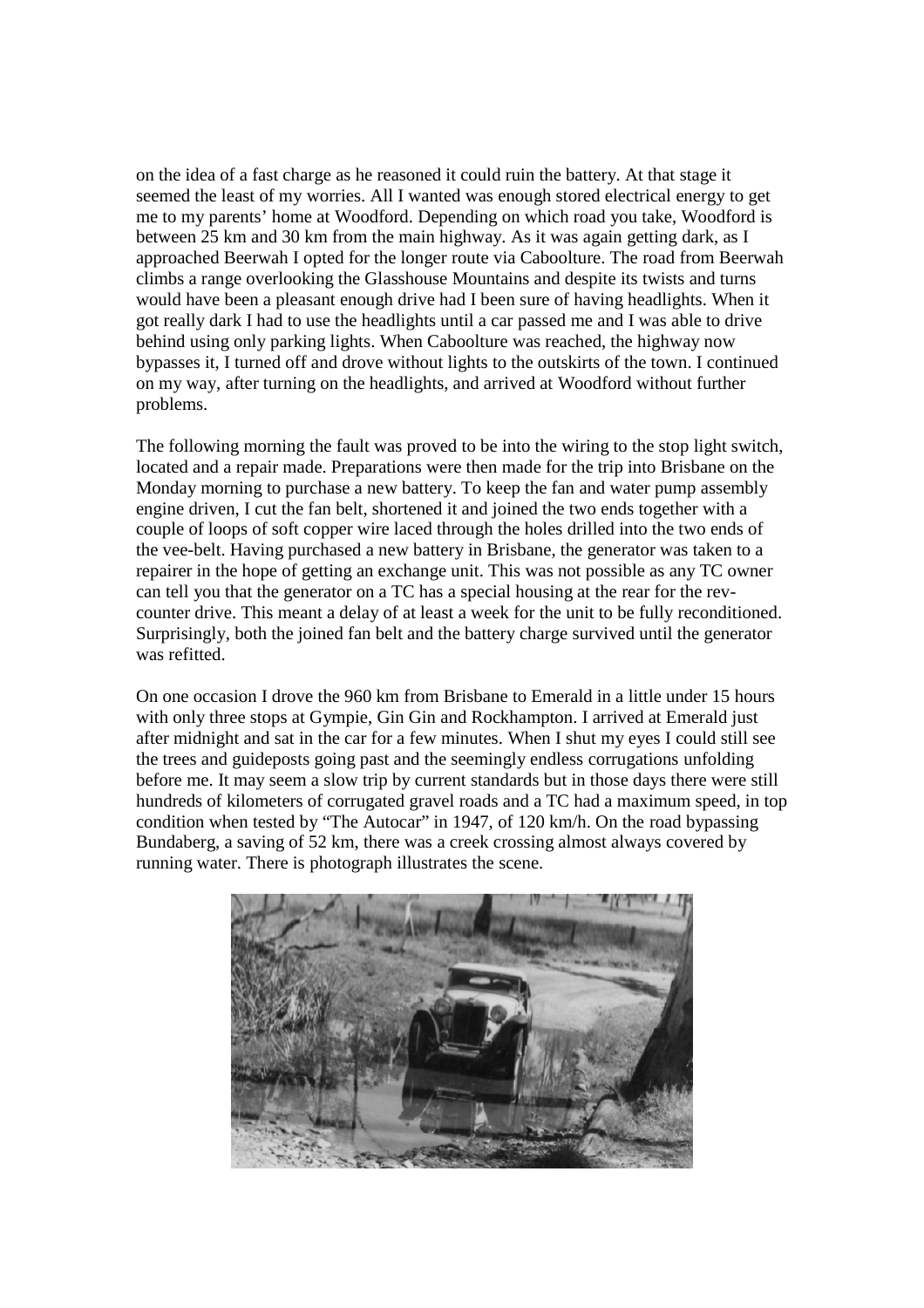There was also a spot on the same gravel stretch where the road turned sharp left as you crested a rise. After a few trips I got to recognize it by a tall dead tree which appeared to be in the centre of the road as you came up the hill. As soon as you recognized the tree you prepared for the unexpected turn just ahead. The section is now a good bitumen road but no longer goes through a small town where steam locomotives were sometimes still seen hauling strings of wagons laden with freshly cut sugarcane.

There was also a road in the early fifties which bypassed Gladstone. It was little more than a track winding in and out between the trees and diving into and out of gullies and creeks but it saved almost 30 km. It was certainly not recommended in wet weather and like many others has now become a well made bitumen road. The gates at the railway level crossing which had to be opened by the gatekeeper have also been bypassed. On one occasion I passed through just prior to Christmas and the gate was opened, after a train had passed, by the gatekeeper's young son. While I was waiting he told me he had been doing very well for his Christmas stocking.

Should you be concerned at the current price of petrol, in Brisbane and near city areas of between 46 and 59 centre per litre depending on the state of the price war (Ed: this was written in 1989), you may be interested to hear that in Emerald in 1952-3, it was four shillings and sixpence a gallon and in Rockhampton, three shillings and ten pence halfpenny. In metric terms, that is less than 10c a litre in Emerald and 8.5c a litre in Rockhampton. At the time it was only 7.4c a litre in Brisbane. Whenever I made the trip from Emerald to Rockhampton I tried to leave on the 280 km trip with only enough



petrol, about 28 litres, in the 61 litre tank to get me there. Before leaving Rockhampton for the return trip, the tank was filled to capacity. This allowed me to arrive back in Emerald with about 33 litres of petrol which had cost me \$2.80. The same amount of petrol in Emerald would have cost \$3.30. The saving of 50c gave me a bonus of 5 litres of petrol for the same outlay. To put things in perspective, my annual salary at the time was \$1720.

Some months before I left Emerald, the town gained its first stretch of bitumen road. It ran from near the hospital, on the Clermont road, and began with a fairly long straight. From the outskirts of the town there were three corners leading into the main street with the railway station on one side and the shops and hotels on the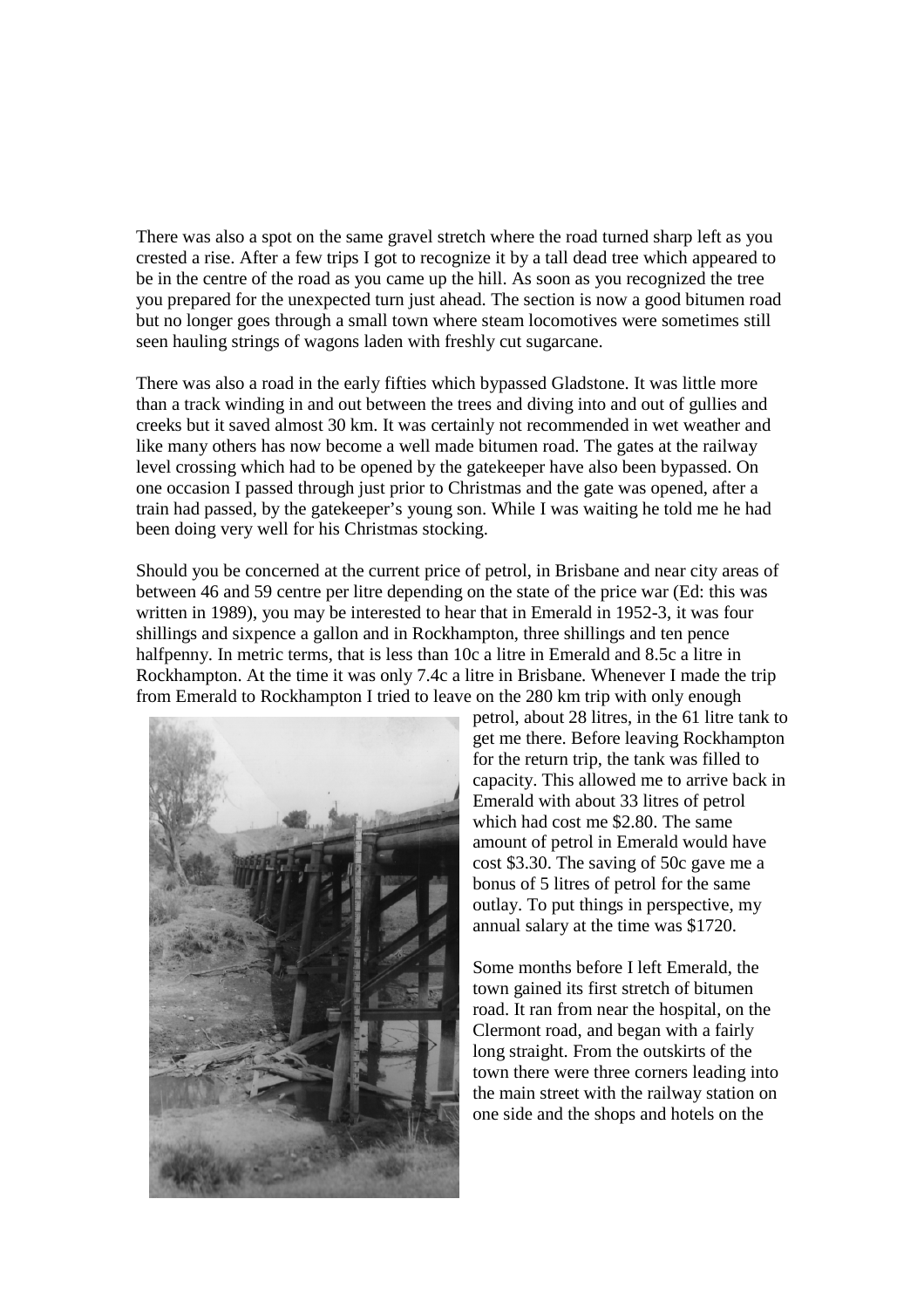other. The street then led out of town over the Nogoa River Bridge. The bitumen ended at the Springsure turnoff from the road to Rockhampton. It made for a short but pleasant drive compared to the other streets and roads around the town. Unfortunately if a cream MG with red mudguards was seen tearing along the bitumen exceeding the speed limit it would not have needed Sherlock Holmes to find the offender. For that reason its potential for a high speed dash was never fully realized.

Apart from the habit of breaking spokes, the wheels of an MG TC had another problem. This was getting the 19 inch (48 cm) tyres to fit the rims. The correct size according to the handbook was 4.50 x 19 but I cannot recall using them. Perhaps they were not available in Australia as 4.40 x 19 tyres were fitted to the car when it was purchased. Before going to Emerald I was in a job situation which involved a large amount of travel throughout Queensland. Everywhere I went I made enquiries at tyre dealers, garages and even country stores. On one occasion I was able to buy two 4.40 x 19 tyres at a grocery store in Proserpine. They were still wrapped in the strips of paper as was once common. I am sure the proprietor thought he would never sell them. On this occasion I was quite happy to take them both back to Brisbane courtesy of the then Trans Australia Airlines.

One afternoon when staying at my usual Brisbane residence, a boarding house at the corner of Vulture and Leopold Streets, Kangaroo Pt, I decided to go for a short run after fitting a new retread to a rear wheel. Just near the top of a long hill at Morningside there was a loud bang a hiss which caused me to slow down and to pull off the road to change the wheel. All I could see sticking out of my now not so new retread was a small piece of iron which I grabbed with a pair of pliers. Eventually it came out; half a horseshoe! The shoe had worn through at the front and had broken away from the hoof of someone's horse leaving a sharp end to penetrate my tyre. Horses have never been a favourite of mine either before or since.

I did not know at the time that a few years later I would place an order for an MGA at the garage at the bottom of the same hill. The Swift Service Station as it was called was a popular spot with many MG owners but I did not know this until a few years later.



One evening, about 6 pm, I was on my way to my parents' home at Woodford when a bolt 7.5cm long punctured a tyre. As is usual with 'knock off' hub caps, it took only a few minutes to change the wheel. About 16 km further along the way I suddenly thought